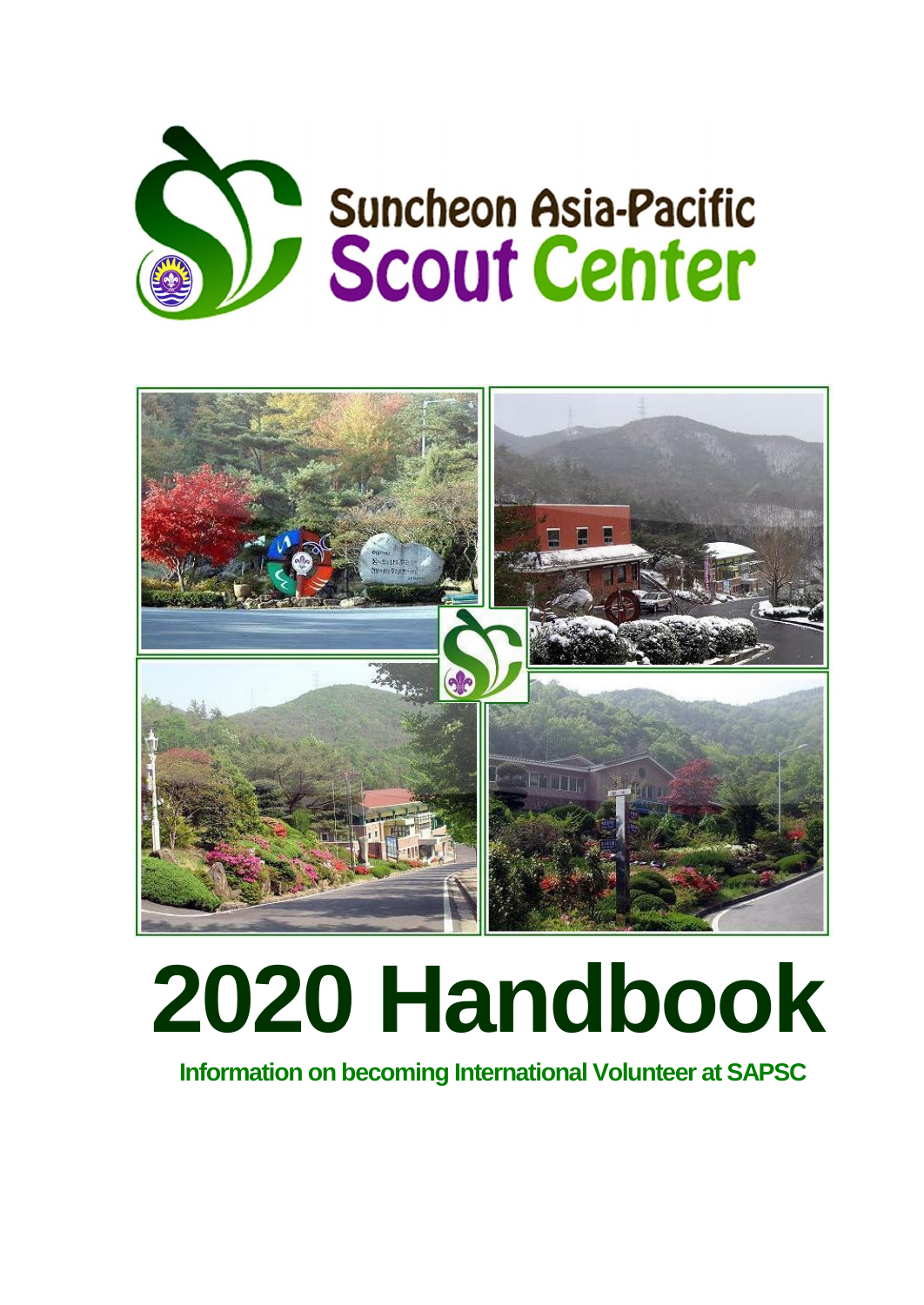

# **What you need to know**

Our Staff come from all over the World and bring many different ways and ideas about Scouting with them. This is a fantastic opportunity to learn about other cultures. Still, there are some things to consider in advance.

# The Three Requirements

There are just three main requirements you must fulfill in order to apply to join the Staff.

- All members of Staff must be registered members of a National Scout or Guide Association, which is recognized by the World Organization of the Scout Movement (WOSM) or the World Association of the Girl Guides and Girl Scouts (WAGGGS). If you are not sure about your situation, please contact your National Headquarters who will be able to help you.
- All members of Staff must be at least **18 years old** on the day they arrive in Suncheon and currently enrolled or have graduated from a university and less than 30 years old.
- All members of Staff must be able to understand and communicate in English, be able to teach the Scout methods and introduce your country's culture**.**

Yes, that's it! That's all you have to be!

We do not expect formal qualifications. We are looking for Scouts and Guides who are willing to work hard, help others, learn new skills, make new friends and enjoy themselves. We want people who want to be part of this exciting World Scout Center and who will take home many fantastic memories of their stay

There are a lot of other things that you need to know when you are thinking about applying for Staff. Please read all the information below carefully if you have any further questions, please contact us at [international@scout.or.kr](mailto:international@scout.or.kr) and we will try to help you.

#### Arrival and departure

You are responsible for arranging your own travel to Incheon International Airport. From the airport, Korea Scout Association staff will guide you to the bus terminal. When you arrive at Suncheon bus terminal, SAPSC staff will welcome you. We consider it very important that all Staff arrive on this date to take part in the Staff training - if this is not possible, please let us know in advance and we can discuss it.

We also expect you to stay with us for the whole of the season. In case you have to depart earlier, once again, you have to let us know in advance.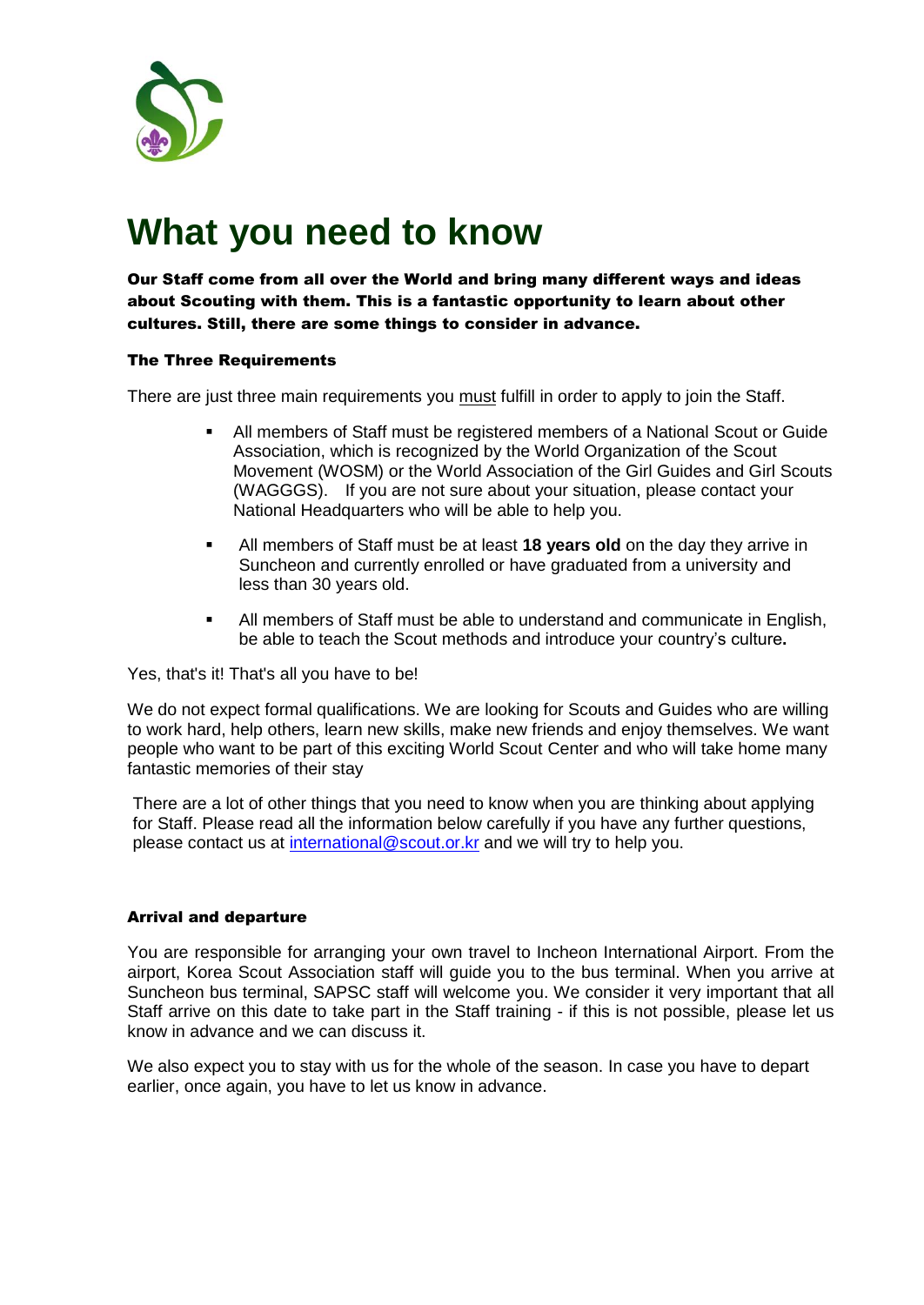

# Medical care

All members of Staff are cared against all accidents during your working hour. However, you should arrange for your own personal insurance to cover sickness, routine dental treatment, travel to and from Suncheon and your luggage, both en-route and whilst at Suncheon, etc.

# Visa and Passport

We expect that you already have your national passport by the time we receive your application! Depending on the country, getting a passport or a valid document for traveling abroad might take a time to produce, so please be aware of it and start with this as soon as possible.

You do not need any visa/special documentation at the moment you send your application to us. In the case you are selected to work in Suncheon, we the Center will need to secure permission to work in Korea with the relevant authorities. Once the work permit is approved we will inform you when you can visit the local Korean Embassy to obtain a C-3 visa.

# Language

English is the working language of the Center, but we do not expect all Staff to speak it fluently. That is the reason why this booklet is written in English only. If you can understand most of what is written here, you will not have many problems working at the Center. The local spoken language is Korean. It is an advantage to be able to speak Korean since some of participants need help with their English understanding.

Please mention in your application any language abilities you have, especially Korean!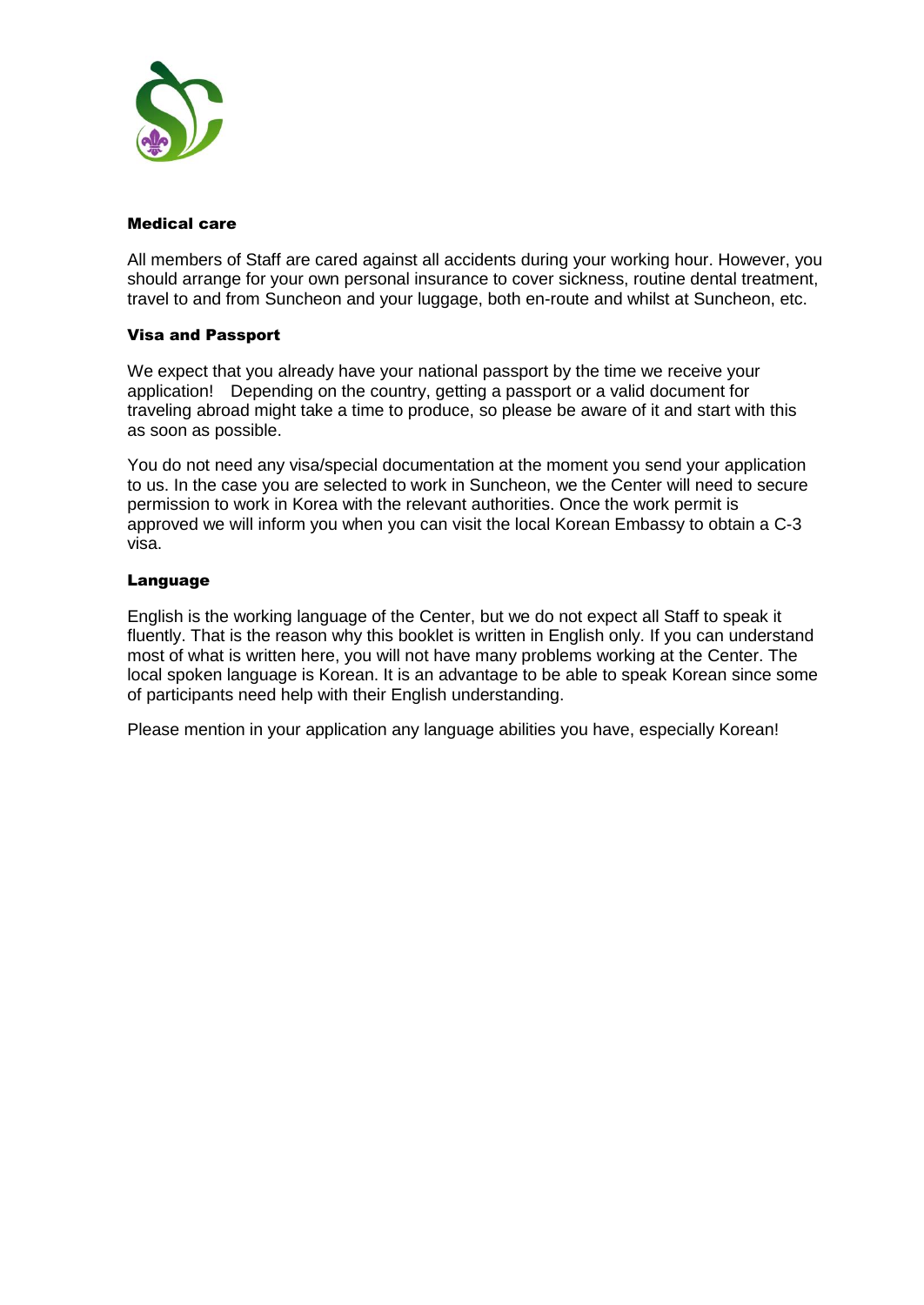

# What you get

# **All members of the voluntary Staff receive the following while at the Center:**

- **Indoor accommodation at the Center in a room usually shared with one other** member of the Short Term staff.
- All meals at the Center, both while at work and on days off (or money will be given to buy food).
- **Living allowance of USD 400 per month**
- Support fund for Travel(APR region: USD 400 / The other regions : USD 600)
- One day off per week
- Staff field trip to nearby cultural sites at the end of the term, paid for by the Center.
- **•** Appropriate staff training, both in the first weeks and during the season as needed.
- A full reference letter upon request at the end of the season, once the Staff evaluation has been completed.
- A great time in a unique place!

# **The Center will supply you with some basic things while you are here, such as:**

- **Staff Uniform**
- All bedding
- **Basic first aid items**
- **Laundry facilities (all Staff clothes are washed together, so it is a good idea to** name your clothes!)
- **Basic equipment for outdoor activities**
- **Internet access at the office**

# **Finally, the "magic of Suncheon" guarantee that, if you become a Genie…**

- You will get three months of colorful experiences at the only truly International Scout Center in this galaxy.
- You will have a fantastic possibility to travel, hike, bike, climb, and play in Korea.
- **•** You will make many new friends from many countries.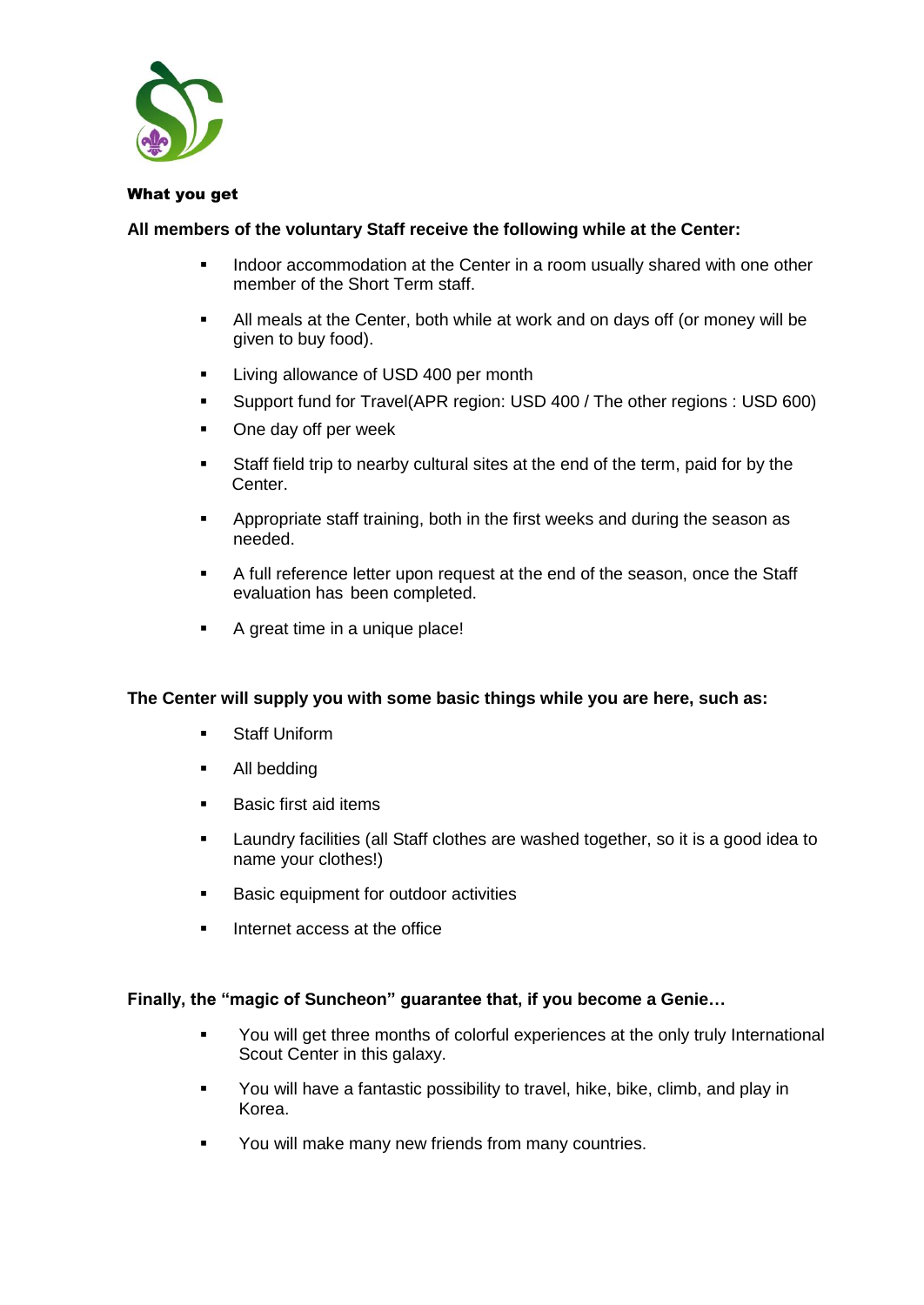

- You will develop new skills in a multi -cultural environment, which future employers will find attractive.
- **•** You get to live in one of the most beautiful places in all of Korea.
- **•** You will participate in a unique system of Staff training designed by and for Scouts.
- You will get satisfaction in knowing you are helping youth learn about Scouting and gain valuable skills.

If you are accepted to work here, you will receive more information about exactly what the Center provides and what you need to bring with you.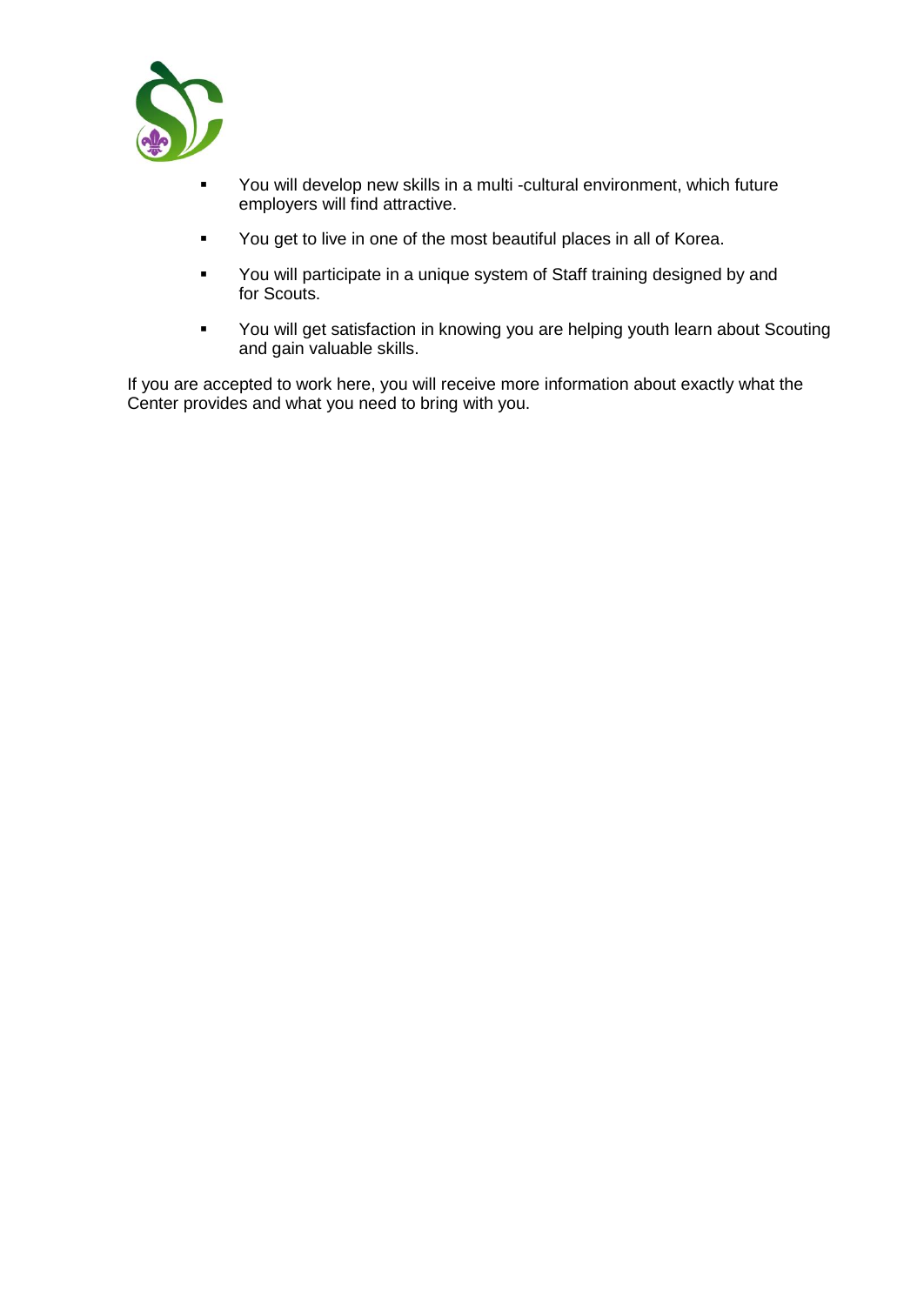

# **How to apply**

Are you ready to apply and become a Staff member? Fantastic! First of all, read this booklet once again! No questions? Alright, so let's fill an application form and get this done!

# Section 1 Personal Details

This is where we want all the basic information about you. Please fill in all the details correctly! Don't forget to attach a recent photo of yourself.

# Section 2 Your Scouting

Briefly tell us your Scouting experience and what your current activities in Scouting are.

# Section 3 About you

Briefly tell us what you do for living

# Section 4 Dates

Please tick the season(s) that you would like to apply for. Write also the dates you are available, if they are different from the beginning and end of the season.

#### Section 5 Motivation and Experience

Briefly tell us why you would like to work at the Center during the time you have indicated, and in what ways your knowledge and skills could contribute to the Center.

#### Section 6 To be Completed by all Applicants

Please tick all the documents you will attach to your application, as described below:

- **"Introduction Letter":** a presentation letter about your involvement in Scouting / Guiding, your hobbies school and interests, why you want to apply for Staff, any experience you have at similar Centers and anything else you would like to tell us. Please give us as much information about yourself as possible.
- **Copies of any relevant certificates** or awards such as first aid courses, climbing or hiking qualifications, language courses, etc.
- **International Letter of Introduction:** a document made by the World Scout Bureau that proves you are a member of WOSM. To get this you will have to contact your National Scout Association (NSO) – and most probably your International Commissioner.

The International Letter of Introduction is only required in case your application has not been signed and stamped by your NSO on Section 7 (see below).

 **A medical certificate** stating whether or not you have any problems that may affect your work as a Staff member (attached to this application form).